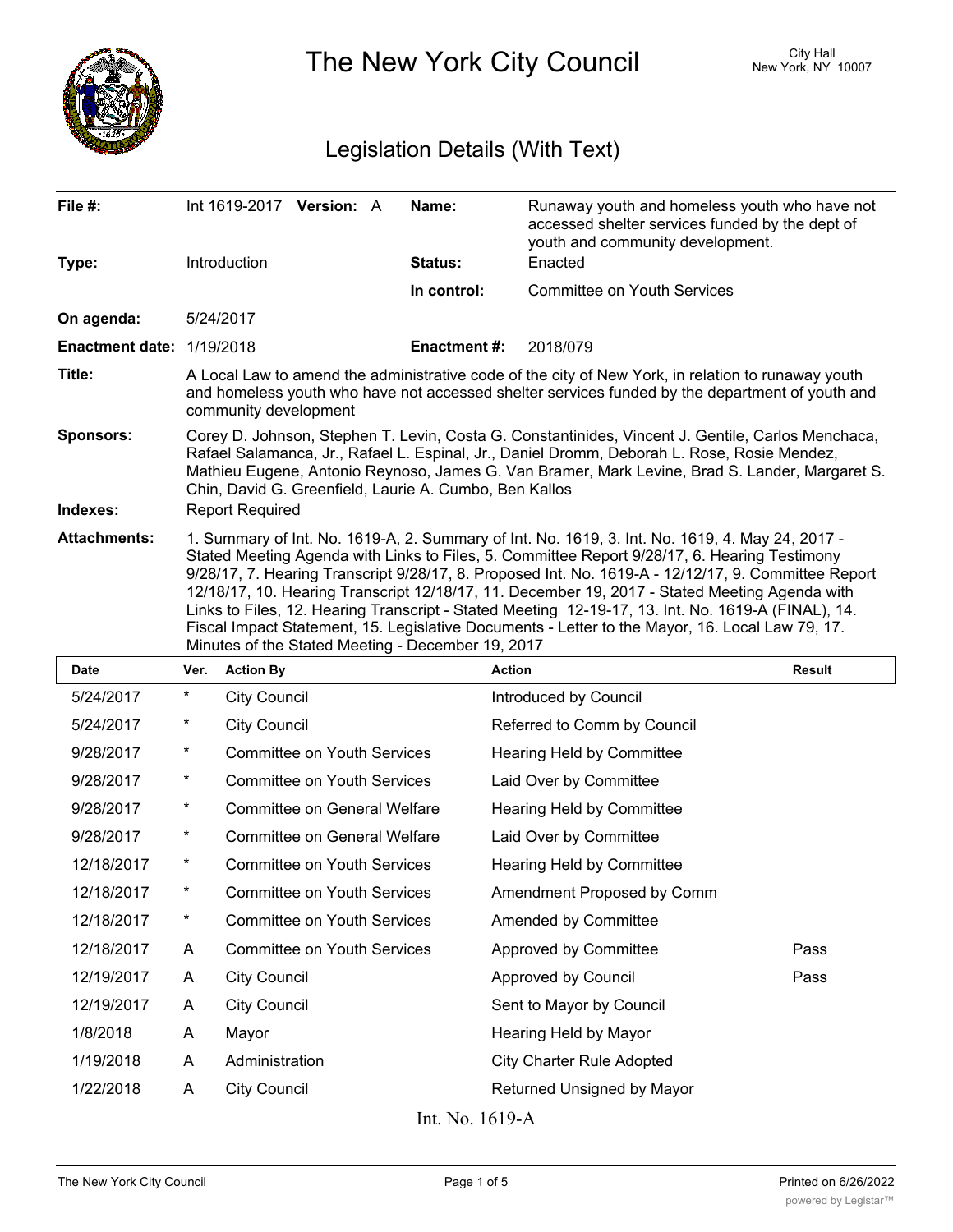By Council Members Johnson, Levin, Constantinides, Gentile, Menchaca, Salamanca, Espinal, Dromm, Rose, Mendez, Eugene, Reynoso, Van Bramer, Levine, Lander, Chin, Greenfield, Cumbo and Kallos

A Local Law to amend the administrative code of the city of New York, in relation to runaway youth and homeless youth who have not accessed shelter services funded by the department of youth and community development

Be it enacted by the Council as follows:

Section 1. Section 21-401 of the administrative code of the city of New York, subdivision a as added by

local law number 81 for the year 1996 and subdivisions c, d and e as added by local law number 23 for the year

2013, is amended to read as follows:

§ 21-401 Definitions. [Whenever used in] For the purposes of this chapter the following [words shall]

terms have the following meanings:

[a. "Commissioner" shall mean] Commissioner. The term "commissioner" means the commissioner of the department of youth and community development.

[b. "Department" shall mean] Department. The term "department" means the department of youth and community development.

Homeless young adult. The term "homeless young adult" has the same meaning as provided in section 532-a of the executive law.

Homeless youth. The term "homeless youth" has the same meaning as provided in section 532-a of the executive law. For the purposes of this chapter, the term homeless youth shall also include homeless young adults.

Runaway and homeless youth crisis services program. The term "runaway and homeless youth crisis services program" has the same meaning as provided in section 532-a of the executive law.

[c. "Runaway and homeless youth services" shall mean department-administered] Runaway and homeless youth services. The term "runaway and homeless youth services" means department-funded street outreach and referral services, drop-in centers, runaway and homeless youth crisis [shelters] services programs, and transitional independent living [centers] support programs.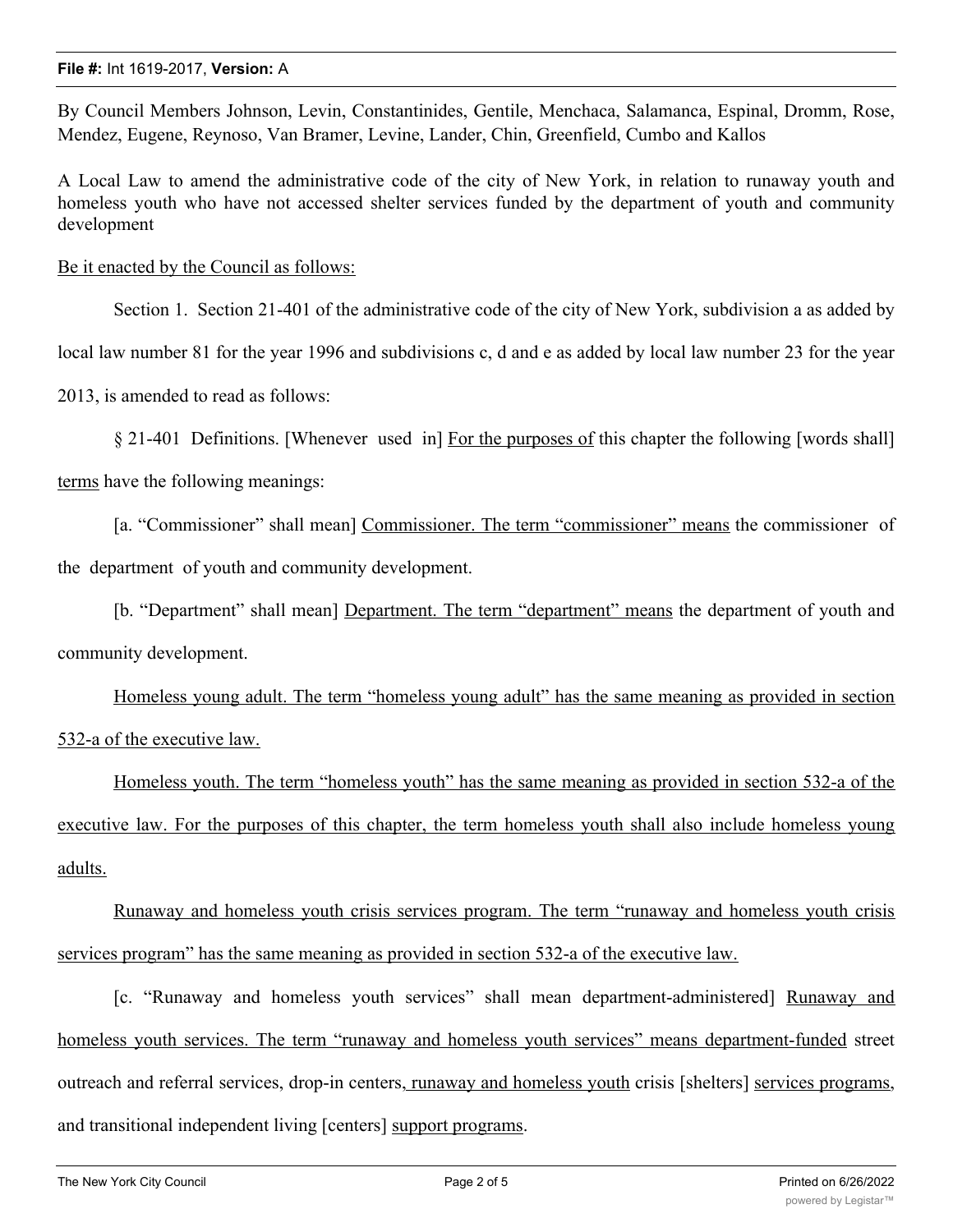## **File #:** Int 1619-2017, **Version:** A

Runaway youth. The term "runaway youth" has the same meaning as provided in section 532-a of the executive law.

[d. "Sexually exploited child" shall have] Sexually exploited child. The term "sexually exploited child" has the same meaning as provided in subdivision one of section 447-a of the [New York State] social services law.

Shelter services. The term "shelter services" means residential programs within runaway and homeless youth crisis services programs and transitional independent living support programs.

Transitional independent living support program. The term "transitional independent living support program" has the same meaning as provided in section 532-a of the executive law.

[e. "Youth: shall mean] Youth. The term "youth" means any person under [twenty-four] 24 years of age.

§ 2. Chapter 4 of title 21 of the administrative code of the city of New York is amended by adding a new section 21-404 to read as follows:

§ 21-404 Homeless and runaway youth shelter access report.

a. Beginning July 31, 2018, and by each January 31-and July 31 thereafter, the department shall submit to the speaker and post on its website a report relating to the number of runaway and homeless youth who contacted or presented themselves to a runaway and homeless youth services program to request shelter and were not able to access shelter services during the six month periods ending on June 30 and December 31, respectively. Such report shall include, but not be limited to, the total number of youth eligible for a department -funded program on the date such program's services were sought who could not access shelter services, disaggregated by:

1. The type of shelter services the youth was attempting to obtain, including, but not limited to, a runaway and homeless youth crisis services program or a transitional independent living support program;

2. The name of the runaway and homeless youth crisis services program or transitional independent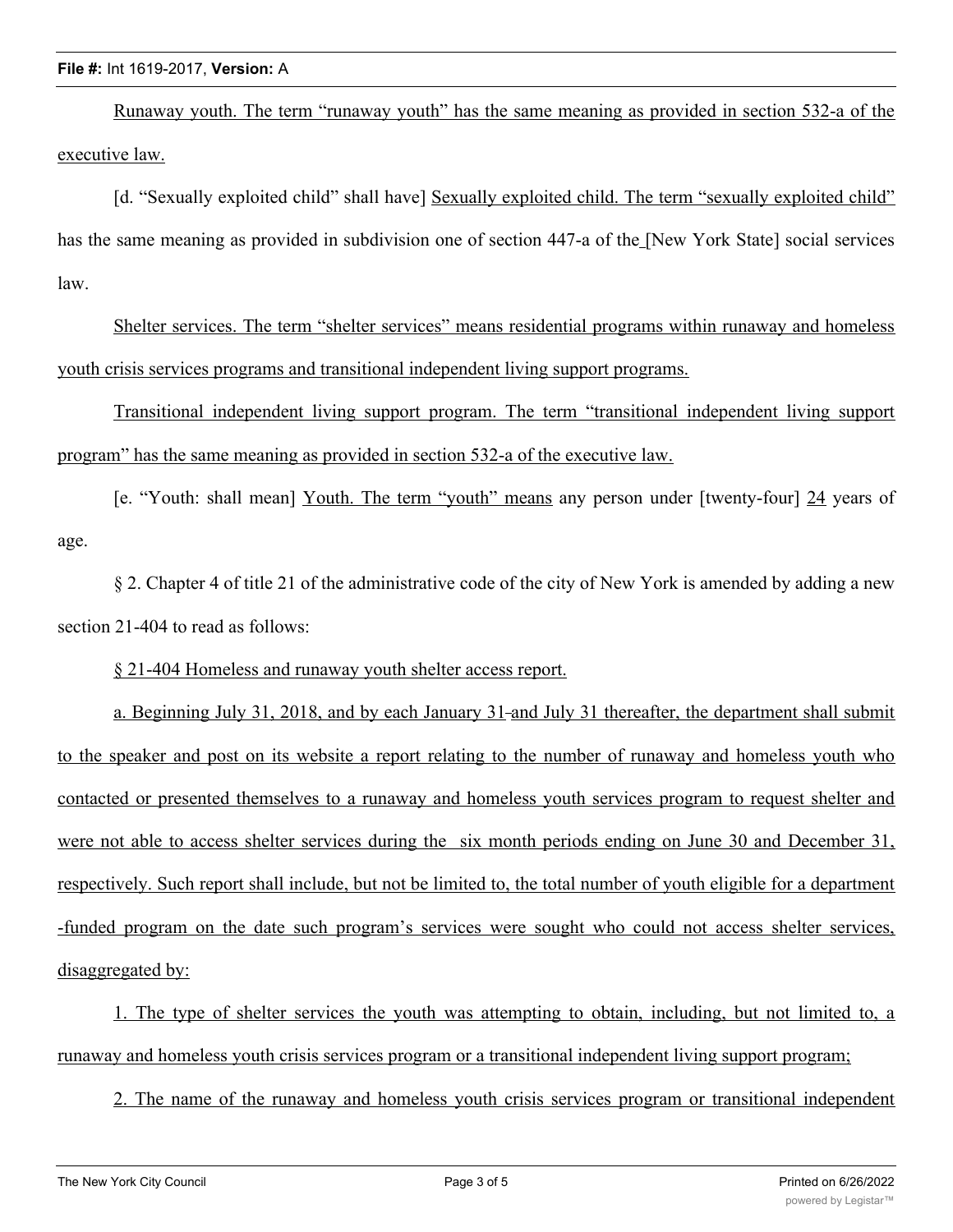living support program at which the youth did not access shelter services;

3. The bed capacity at such runaway and homeless youth crisis services program or transitional independent living support program;

4. The number of beds available at such runaway and homeless youth crisis services program or transitional independent living support program at the time the youth did not access shelter services;

5. The ages of youth who did not access shelter services;

6. Whether the youth who did not access shelter services identified as a member of the lesbian, gay, bisexual, transgender, queer or intersex community, if such information was volunteered by the youth; and

7. The reason why the youth did not access shelter services including, but not limited to, bed capacity, bed availability, insufficient beds in a specific type of program, or whether such youth chose not to accept a bed that was offered. Such information shall be further disaggregated by the reason such youth did not accept the bed, if such information is available.

b. Beginning January 1, 2019, all providers under contract or similar agreement with the department to provide runaway and homeless youth crisis services or transitional independent living support programs shall submit the information required pursuant to this section to the department through an electronic database designated by the department and shall include the following information in the reports required pursuant to subdivision a of this section:

1. Whether the provider referred the youth to another department-funded runaway and homeless youth crisis services program or transitional independent living support program;

2. The name of the runaway and homeless youth services program or transitional independent living support program to which the provider referred the youth, if applicable; and

3. Whether that runaway and homeless youth services program or transitional independent living support program admitted the youth to receive shelter services.

§ 3. This local law takes effect immediately.